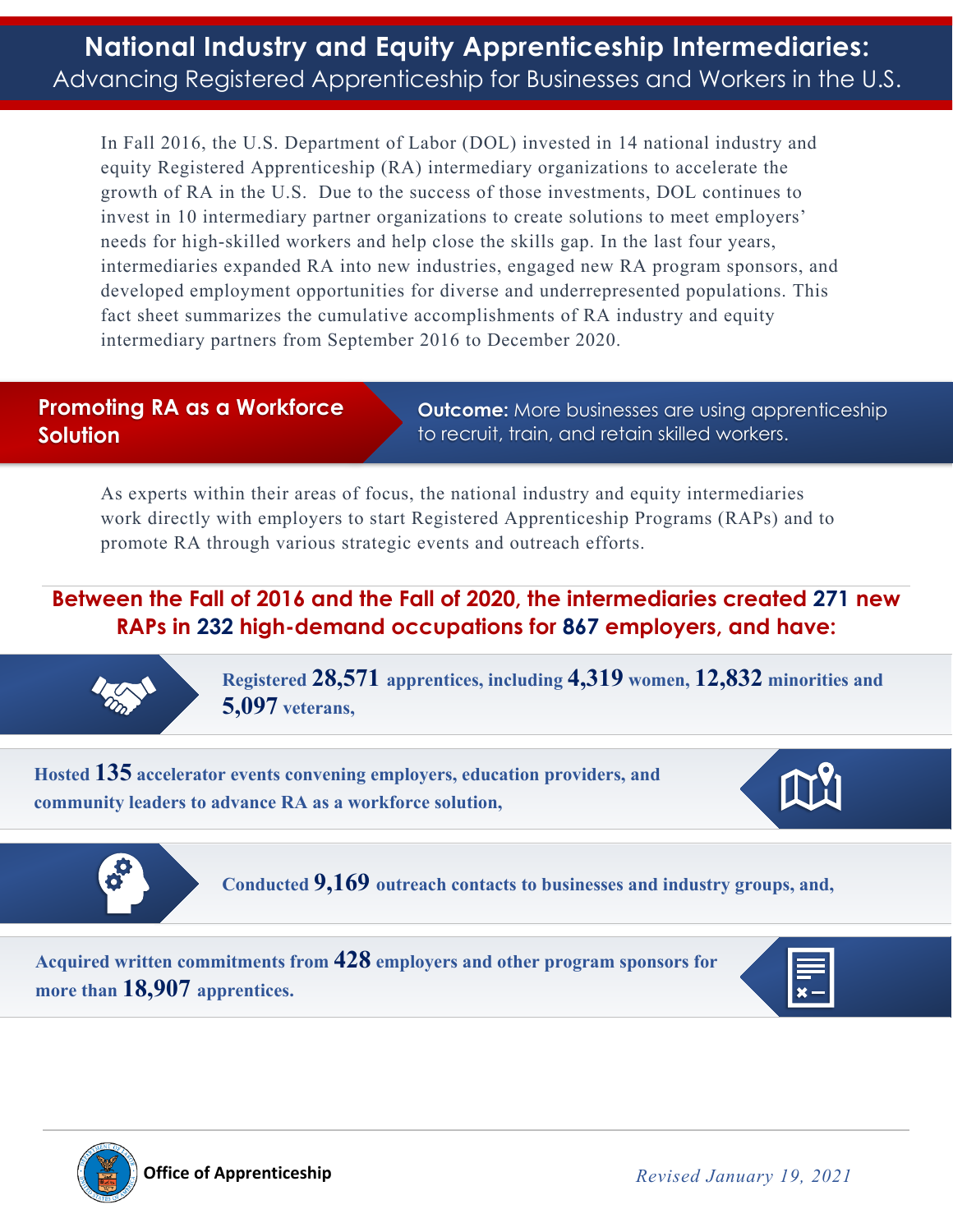## **Creating Opportunities to Expand Apprenticeship**

**Outcome**: Apprenticeship programs launched in more than 230 different occupations across multiple industry sectors.

The national industry intermediary partners work with businesses to expand RA in high-growth sectors of the economy. Following are examples of *6 new* apprenticeable occupations.